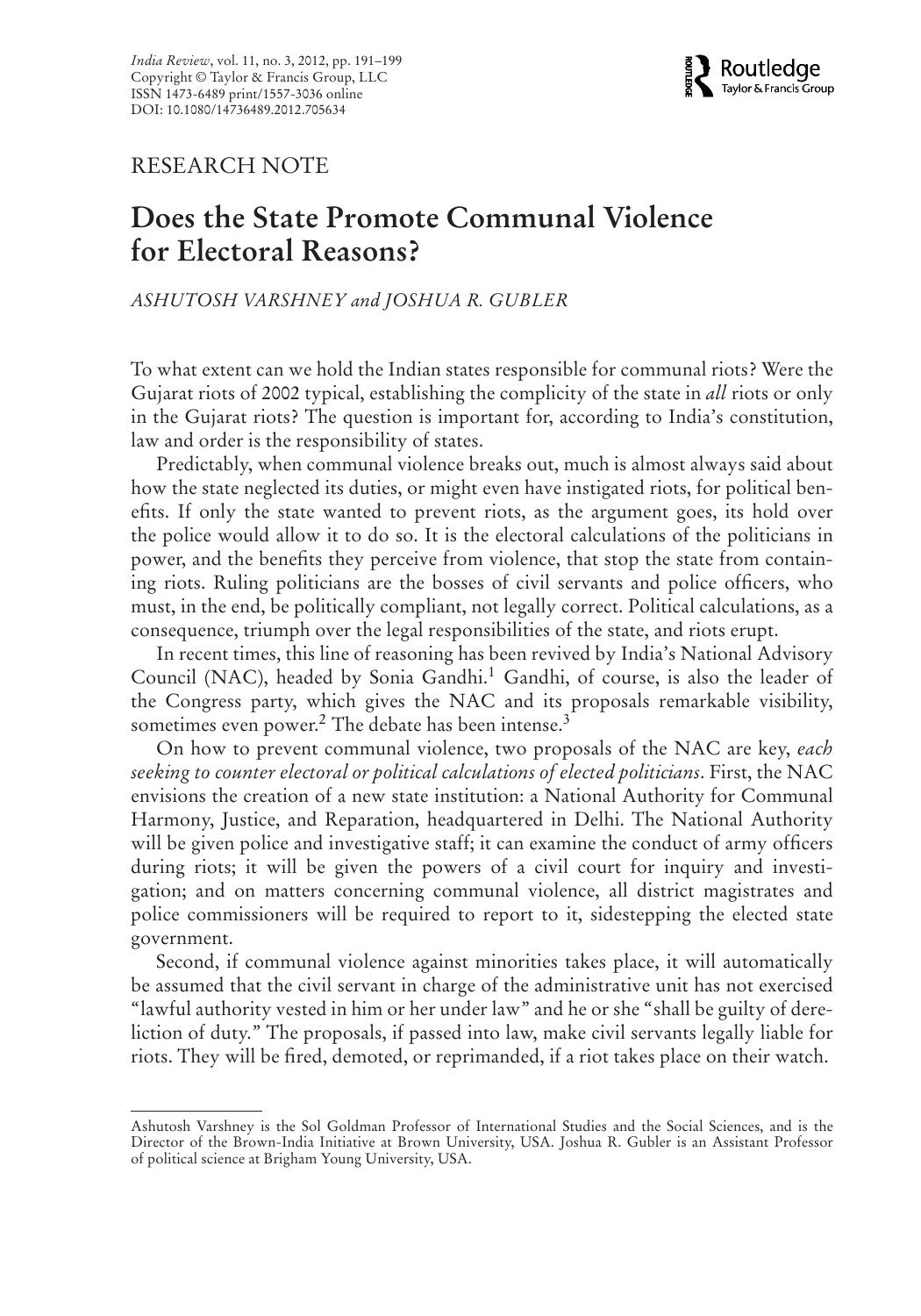## 192 India Review

By making the civil servant liable, the NAC seeks to strengthen the civil servant against the politician. The NAC's assumption is that if civil servants were personally liable for riots, there is a greater chance that they would act according to the rulebook, not wait for the political signals from above. And, if they reported directly to a national institution, they would be under lesser pressure to abide by the calculations of elected state-level politicians.

These proposals invite a perennial question: What evidence do we have that ruling politicians or state governments instigate riots? Is this true of some riots in India, or all?

While the claim about state complicity has often been made in political quarters, the evidence used to be sketchy in academic circles, based as it was on a few chosen riots.<sup>4</sup> It led to what social scientists now routinely call "selection bias."5 The problem of selection bias is that one cannot really make a general claim if only similar cases are examined. Here is how one can summarize the crux of the matter:

Suppose on the basis of commonalities, we find that inter-ethnic economic rivalry (a), polarized party politics (b), and segregated neighborhoods (c) explain ethnic violence (X). Can we, however, be sure that our judgments are right? What if (a), (b) and (c) also exist in peaceful cases (Y)? In that case, either violence is caused by the intensity of (a), (b) and (c) in  $X$ ;  $\dots$  or there is yet another factor (d), which differentiates peace from violence. It will, however, be a factor that we did not discover precisely because peaceful cases were not studied with the conflictual ones. . . . In short, until we study ethnic peace, we will not be able to have a good theory of ethnic conflict.<sup>6</sup>

In principal, the problem of selection bias is resolvable if one deploys what has come to be called the large-n method of analysis, covering *all cases relevant to a problem*, not simply a few, or those that look similar.<sup>7</sup> Wilkinson has done the most systematic largen analysis of riots yet.8 He covers the entire universe of Hindu-Muslim riots in India (1950–95) and especially concentrates on Uttar Pradesh, which would be the eighth largest state in the world, if it were independent. Wilkinson's claims are especially relevant to the NAC's proposals, and they call for special scrutiny. The NAC cannot find a better evidentiary ally in the world of research.

# **Wilkinson's Theory of Communal Riots<sup>9</sup>**

Wilkinson's argument can be modeled as follows:

*Number of Riots/Deaths* = *f* (*p[riots break out]* ; *State Decision to Stop/Prevent Riots*)

↓

↓

*f (1. Closeness of local electoral race, 1. electoral competitiveness [state-level] 2. Upcoming election [6 months], 2. Minorities in government coalition)*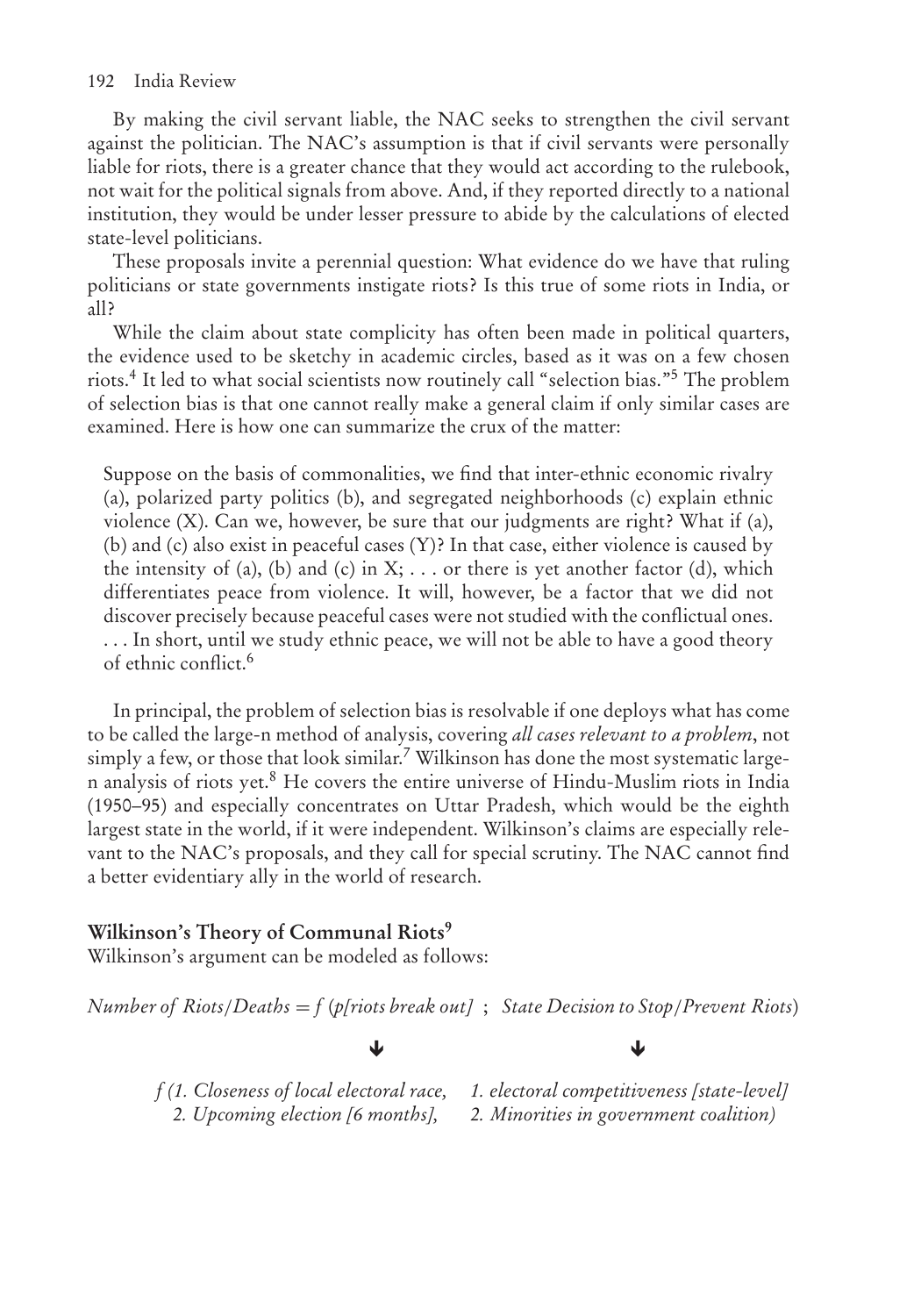As the model illustrates, Wilkinson's electoral argument operates at two levels: the local and the state. At the local level, Wilkinson argues that the closeness of the electoral race and the proximity of the upcoming elections predict the probability that communal riots will occur. These local-level factors are only part of the story, however. According to Wilkinson, the state plays the definitive role in determining the degree of violence: "Whether violence is bloody or ends quickly depends . . . primarily on the will and capacity of the government that controls the forces of law and order."10

What, then, will induce the state deploy adequate force to protect ethnic minorities from violence? "(G)overnment will increase the supply of protection to minorities when . . . minorities are an important part of their party's current support base. . . . Or when the overall electoral system in a state is so competitive—in terms of the effective number of parties—that the governing party will have to negotiate or form coalitions with minority supported parties."<sup>11</sup> In sum, the level of competitiveness at the local level tends to *increase* the chances of riots, but competitiveness at the state level would *decrease* the chances of riots. In what follows, we briefly show the critical flaws in both arguments.

#### *State-Level Factors*

Wilkinson uses the well-known concept of "effective number of parties" to measure electoral competition at the state level. Deploying that measure, Wilkinson says that firm support for his theory comes from how Indian states handled the 2002 riots. Having a *bipolar* electoral arena split between the Bharatiya Janata Party (BJP) and the Congress party, Gujarat in 2002 had among the lowest number of effective parties. It also contained a party in power, the BJP, which had *no need for Muslim votes*. In contrast, Uttar Pradesh and Bihar had had a multipolar electoral arena for over a decade and a half. Both states have also had among the highest number of effective parties in the country. Moreover, the ruling parties in both states were dependent on Muslim support in 2002. Wilkinson extends the comparison further to include Madhya Pradesh and Rajasthan. Both, adjacent to Gujarat, might have had bipolar electoral arenas, split mainly between the BJP and Congress, and thus had a low number of effective parties, but in 2002, the Congress was in power in both. Unlike the BJP in Gujarat, the Congress needed Muslim votes.

In short, Gujarat in 2002 had the worst of both worlds; Uttar Pradesh and Bihar (and Kerala) the best of both; and Madhya Pradesh and Rajasthan were in between. As a result, argues Wilkinson, Gujarat had awful riots, but Uttar Pradesh, Bihar, Madhya Pradesh, and Rajasthan entirely avoided them.

It is noteworthy that the Varshney-Wilkinson dataset  $(2006)$ ,<sup>12</sup> on which Wilkinson's argument is heavily based, also provides many examples that go against his claims. If the BJP ruled Gujarat in 2002, the Congress party, which has often courted Muslim votes and has also been dependent on them*,* ruled Gujarat on the following occasions when riots took place: January 1982; March 1984; March–July 1985; January, March, and July 1986; January, February, and November 1987; April, October, November, and December 1990; January, March, and April 1991; and January and July 1992. Only in 1995 did the BJP, opposed to Muslims, come to power in Gujarat. Riots have been endemic in Gujarat for much longer.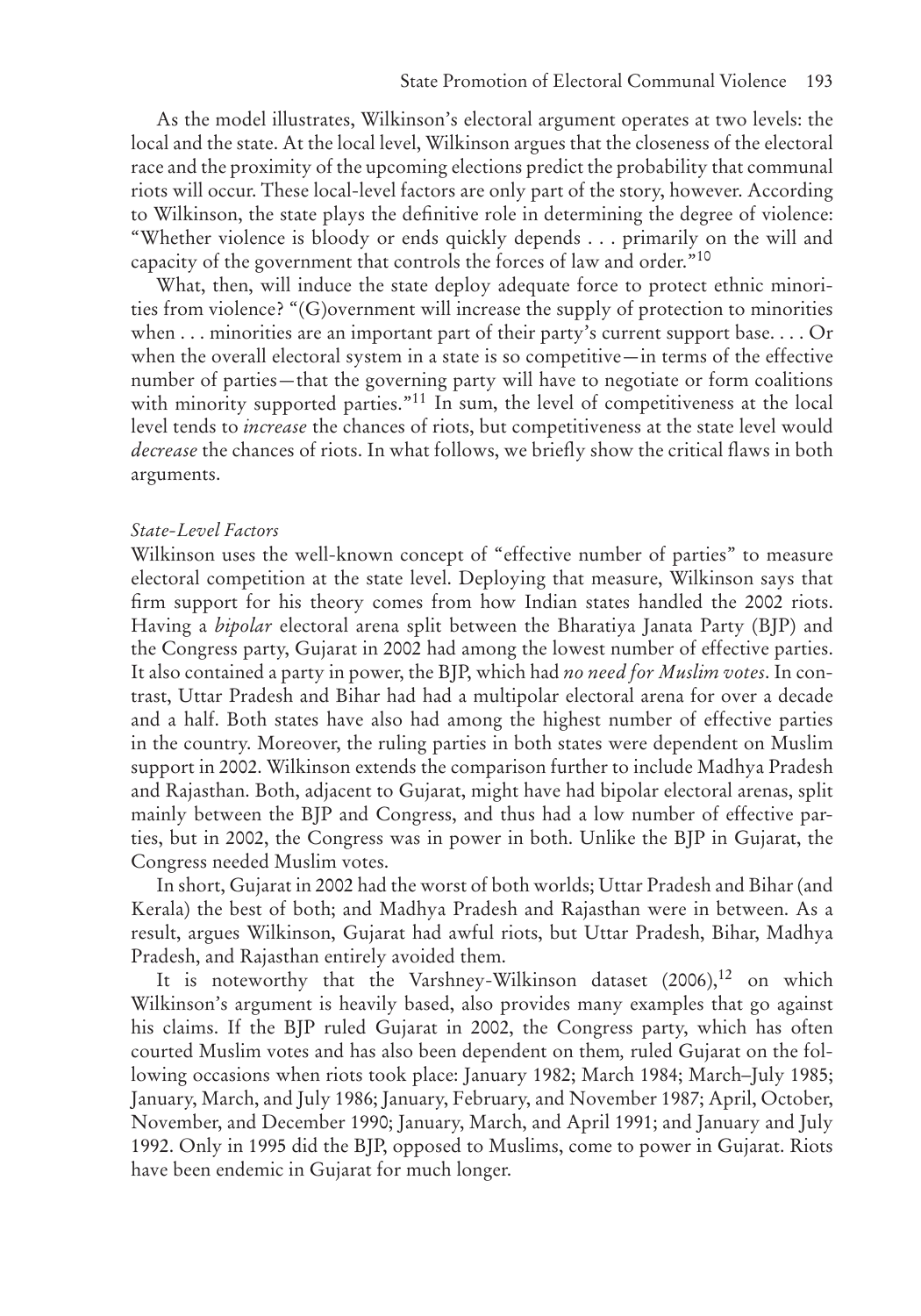#### 194 India Review

Counter-examples from other Indian states are also present in the Varshney-Wilkinson dataset (2006). The Congress party was in charge of the Maharashtra government, when riots broke out in Mumbai in January 1993. During the awful 1980s riots in Uttar Pradesh, the Congress party ran state governments; moreover, Indira Gandhi, who appealed for Muslim votes for most of her political life, was in power in New Delhi at that time. Finally, the 1961 riots took place, when Nehru was India's Prime Minister. No one doubts that Nehru was deeply committed to the welfare and security of India's Muslims. Furthermore, almost all states of the country were Congress-ruled during the Nehru era (1947–64).

It is well known that large-*n* regression analysis is basically about the central tendency of a scatter plot of data points, something which a couple of outliers might not significantly alter. However, counterexamples questioning Wilkinson's theory are far too many to be brushed aside as outliers. Wilkinson's argument can at best explain why the BJP-led state governments might not want to stem riots. But why did Nehru, Indira Gandhi, and Congress-led state governments fail to protect Muslims? What electoral benefit did they receive?

A practitioner of regression analysis might wonder how the same dataset can lead to such contradictory inferences. It turns out that *Wilkinson has not used "need for Muslim vote" as a variable in his state-level regressions*. <sup>13</sup> Only one of the two variables in Wilkinson's model—the effective number of parties—has been used in his regressions. In effect, the full model, as described in the narrative, is not statistically tested. Claims are made about the need for Muslim vote as a cause of state behavior, but Wilkinson does not furnish systematic statistical evidence, only some examples.

## *Local-Level Factors*

Wilkinson also argues that higher levels of electoral competition in a town lead to a stronger likelihood that Muslim-Hindu riots will erupt. He gathers data on all towns in Uttar Pradesh (UP), India's largest state, with populations of over 20,000. His final dataset includes a total of 167 towns, with data gathered for the years 1970–1995.

To test for the impact of local electoral competition on riots in towns, Wilkinson gathers data on the closeness of assembly elections at the constituency level. He creates a dummy variable, *VS CLOSE* = 1, if the previous state assembly election was won with less than a 5 percent margin, and 0 otherwise. He then matches this constituency data with the town-level data on riots, and estimates the relationship between the two. The regression indicates that *VS CLOSE* and the number of ethnic riots and deaths in towns are significantly correlated. Wilkinson interprets this evidence as a verification of his theory about local competitiveness and riots.

Does this correlation indeed suggest a systematic relationship between the two variables? The following sections consider three issues.

**Towns versus constituencies.** The data on riots, used as the dependent variable in the Wilkinson regressions, are recorded in the Varshney-Wilkinson dataset (2006) at the town level, and the electoral competitiveness data, used on the independent variable side of the equation, are measured at electoral constituency level. But, towns and constituencies are two different units in India: their sizes rarely coincide, and they are drawn up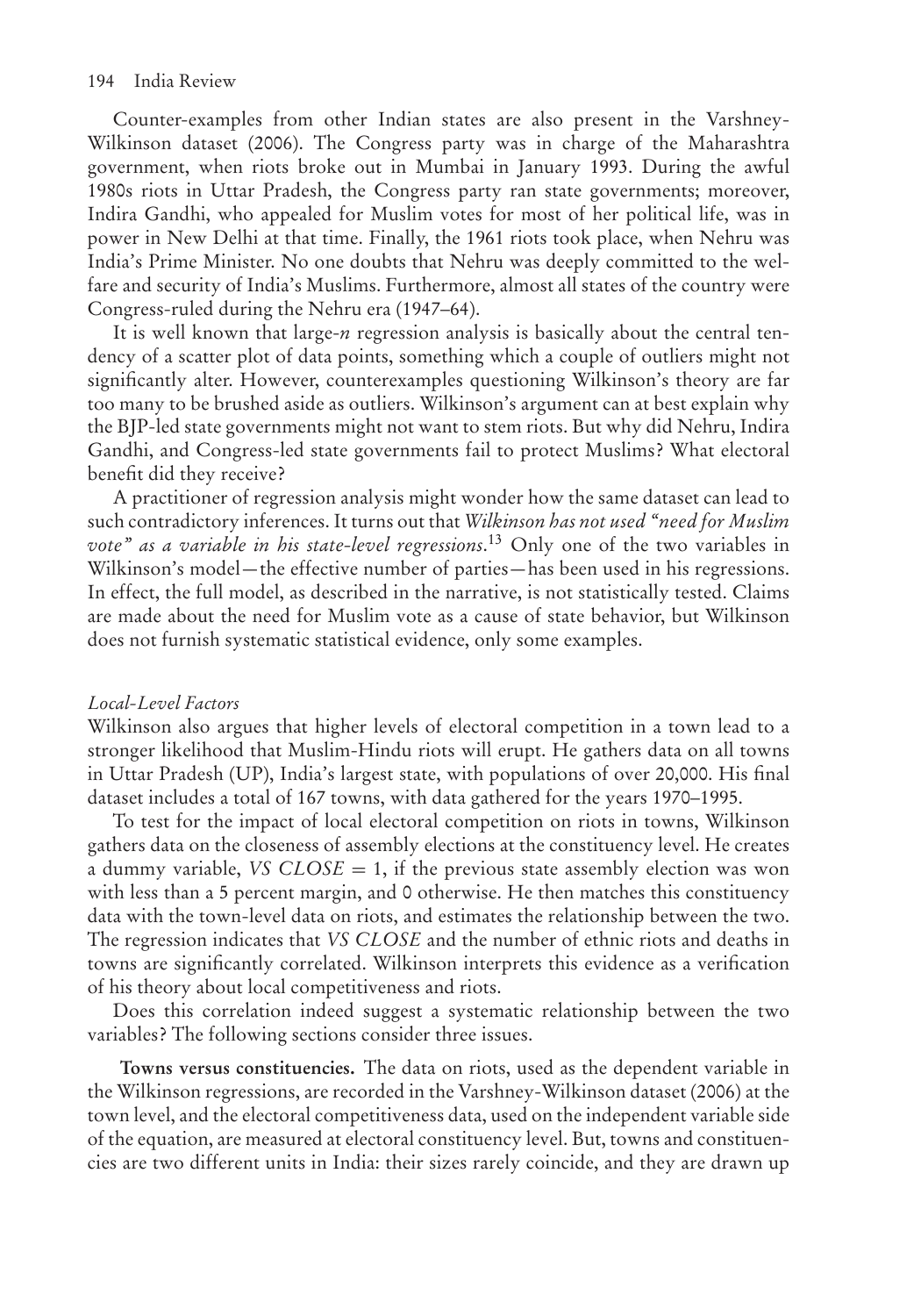by two different bureaucracies. Towns are a census classification; constituencies are an electoral classification. Town sizes differ a great deal, but constituency sizes are roughly the same. Town sizes range from 5,000 people (Class V towns) to 100,000 people and above (Class I towns); assembly constituencies have an approximate size of 200,000 voters per constituency in UP at this point. This mismatch opens the door for two distinct possibilities.

- 1. The "single town, multiple constituencies" problem: instances where a town in the dependent variable is divided into more than one assembly constituency;
- 2. The "multiple towns, single constituency" problem: instances where an assembly constituency contains more than one town in the dependent variable.



Figure 1 illustrates what we have in mind.

The key question is: which towns belong to which constituencies? The question would be trivial if the towns in each assembly constituency were either *all non-violent* or *all violent,* or if no towns crossed constituencies. However, problems of inference will be irresolvable if one town in a constituency is violent but others are not, or if towns cross constituencies. As one would logically expect from the varying size of towns and unvarying size of assembly constituencies, both possibilities are not simply hypothetical but real. In such a situation, the variation in the dependent variable is not captured by the independent variable: a constituency's level of electoral competitiveness could predict both violence and non-violence.

Consider an example of the larger problem. During 1978–2004, the city of Kanpur was split into *seven* assembly constituencies.<sup>14</sup> The riot deaths for Kanpur in the Varshney-Wilkinson dataset were only for Kanpur city as a whole. The dataset has no reliable information on where exactly in the city the deaths took place, let alone in which constituencies the deaths fell. On what basis did Wilkinson distribute the riot deaths over the seven constituencies—equally; as a graduated proportion of the total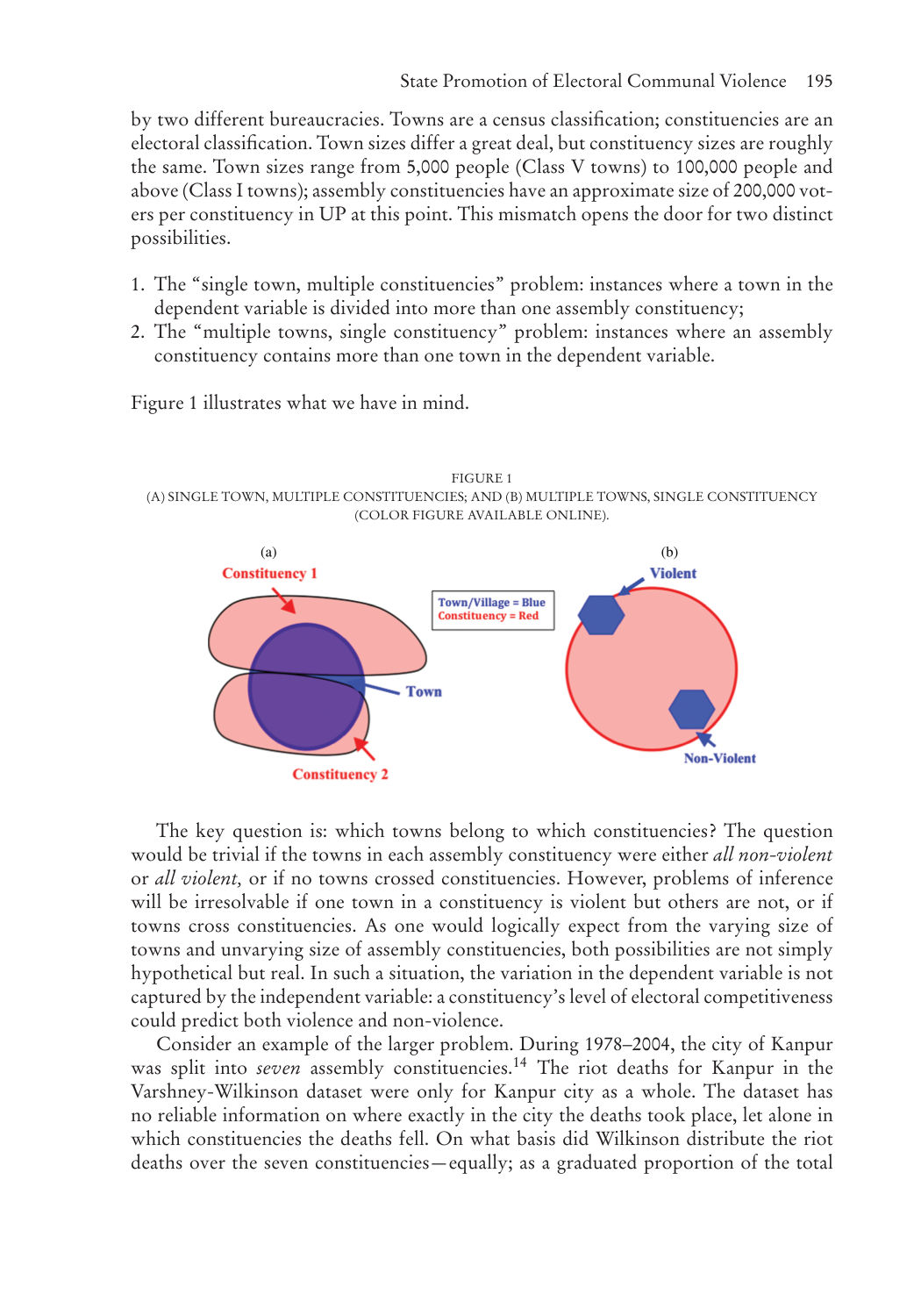and if so, on what grounds; or did he dump all deaths into one of the seven constituencies? Wilkinson has never clarified the basis for the allocation of deaths. As such, we don't know what the regression results really demonstrate.

Another analytical tangle should be noted, making the allocation of riot deaths even more intractable. The boundaries of the electoral constituencies remained the same all over India during 1977–2004, but they were different before 1977 and after 2004. Wilkinson's UP regressions cover the period 1970–95. This period had two distinct periods of boundary-making for constituencies. The constituencies were not the same during 1970–77 and 1978–1995. They were different, both in terms of their sizes and what parts of the town they incorporated. How did Wilkinson figure out the distribution of deaths over constituencies both before and after 1978?

Mapping towns onto their respective assembly constituencies is a pre-requisite for Wilkinson's argument. Note, however, that scholars have only recently started plugging this gap and not yet fully. In the most systematic treatment of the problem, Mohd. Sanjeer Alam argues: "(T)he administrative division of the country in terms of districts and sub-district units bears no direct relationship to the electoral map of the country in terms of Lok Sabha, assembly and panchayat or municipality constituencies. . . . The problem is not that of a lack of a perfect fit or that of incongruity in a small number of cases. . . . (T)he problem is that of no fit at all or that of lack of correspondence in an overwhelming a majority of cases."<sup>15</sup> And, this is so, because administrative units are not uniform in size of population, but the constitution requires that electoral constituencies must have roughly similar demographic size.

Alam also reports that using newer information made available through the Right to Information (RTI) Act, the Lokniti project of the Centre for the Study of Developing Societies has started looking at the relationship between constituencies and towns*/*districts statistically. But it should be noted that RTI was not passed in 2004, so such information was not available when Wilkinson wrote his book. As a consequence, it is a mystery how Wilkinson allocated towns—and deaths—to constituencies.

**The urban assumption.** The constituency-level data Wilkinson employs contains information for the closeness of the constituency race relevant to *all* towns and villages that comprise each constituency. But Wilkinson has truncated these statistics to focus only on urban population centers–towns with populations over 20,000. Is this truncation justified?

The truncation would be justified if the towns in Wilkinson's dependent variable constituted a significant portion of each assembly constituency. Unfortunately, this is not the case. Data provided by the Centre for the Study of Developing Societies (CSDS), Delhi, allow us to estimate the urban percentage of each Uttar Pradesh assembly constituency in 1993. Figure 2 presents a histogram of these data.

In 1993, the mean estimated urban percentage of the electorate per constituency in Uttar Pradesh was 16.7%. The median was considerably lower at 7.9%–meaning that in 1993, the urban electoral population constituted less than 8% of the total constituency population in 50% of the 425 UP assembly constituencies.16 These data imply that Wilkinson's towns constitute a very small share, on average, of the assembly constituencies of which they are a part. If constituency-level electoral competitiveness is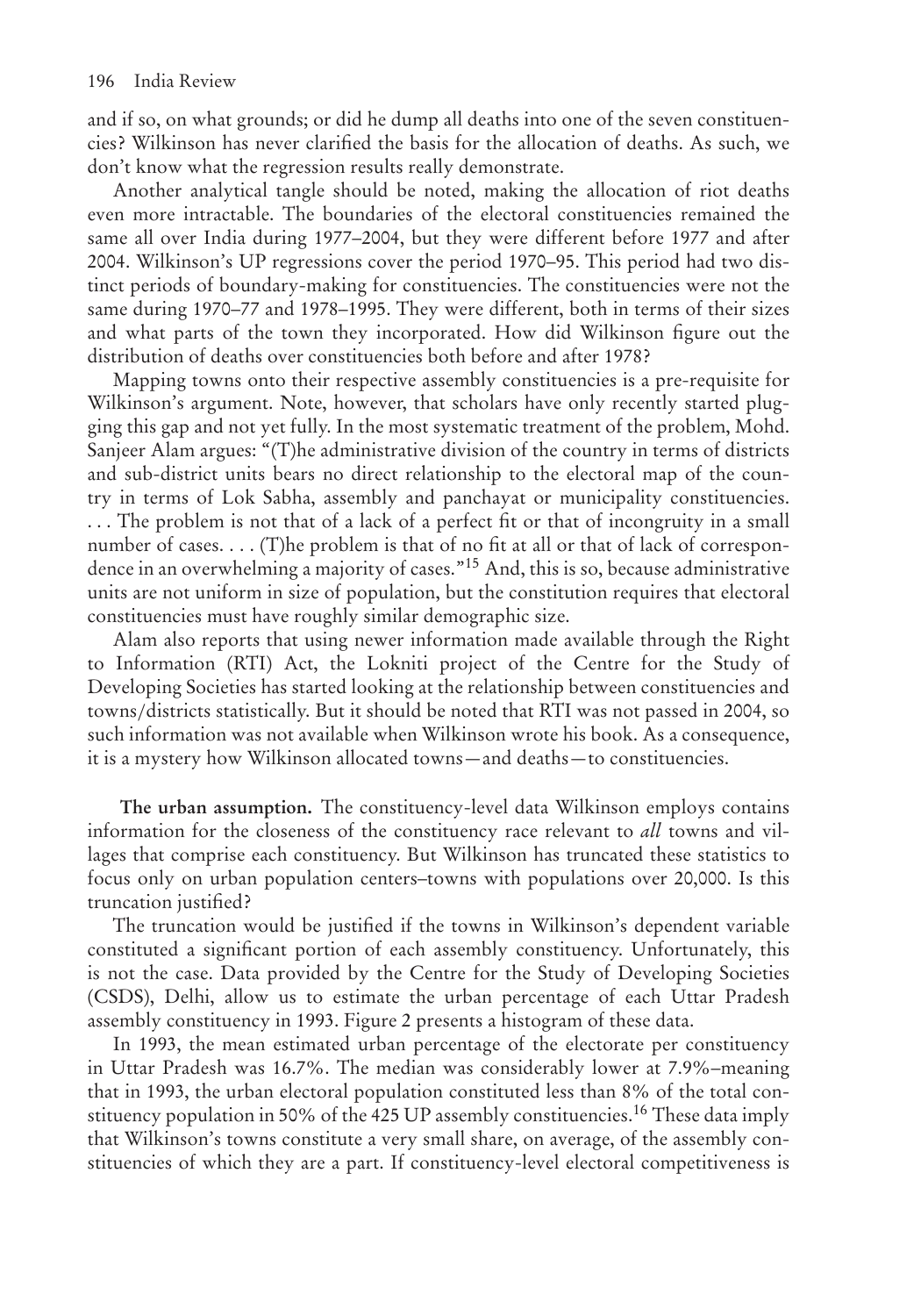FIGURE 2 ESTIMATED URBAN PERCENTAGE OF CONSTITUENCY ELECTORATE IN UTTAR PRADESH 1993.



**Uttar Pradesh 1993** 

a cause of ethnic riots and deaths, as Wilkinson claims, then why does it only affect a small percentage of the constituency? Should it not affect the other villages and towns within the constituency? More importantly, why does such competitiveness seem to affect larger towns more than the smaller ones? Town size is a statistically significant variable in all his regression results (Wilkinson 2004: 43).<sup>17</sup>

**The six-month proxy.** Wilkinson deploys the "six months prior to election" proxy to capture the tensions that arise prior to an election (Wilkinson 2004: 42-3). This variable makes sense in a presidential system, where we know for sure when elections will take place. In a parliamentary system, this variable can be meaningful in conditions of political stability—when governments formed by parties or coalitions have the capacity to last till the end of the term. But if coalitions and parties lose this capacity, midterm elections can be expected.

It is ironic that Wilkinson uses this proxy for the period 1970–95. The proxy may have had some validity before 1967, as UP's political history reveals that until 1967, elected governments completed their terms. Political actors could, therefore, form expectations about when elections would take place. The period after 1967 was full of political instability and mid-term elections, and it was often impossible to predict when elections would occur. During 1970–95, the following elections were mid-term, or took place surprisingly early, meaning before the expected end of the government: 1978 (after the emergency), 1980 (fall of Janata government), 1984 (after Mrs. Gandhi's assassination), 1991 (after the fall of the Chandra Shekhar government), and 1993 (after the suspension of the BJP government).

The six-month proxy used by Wilkinson only makes sense *ex post*; it has no *ex ante* value in the conditions prevailing in UP during 1970–95. However, if strategic use of violence for electoral victories has any meaning, it has to be an *ex ante*, not an *ex post*, variable.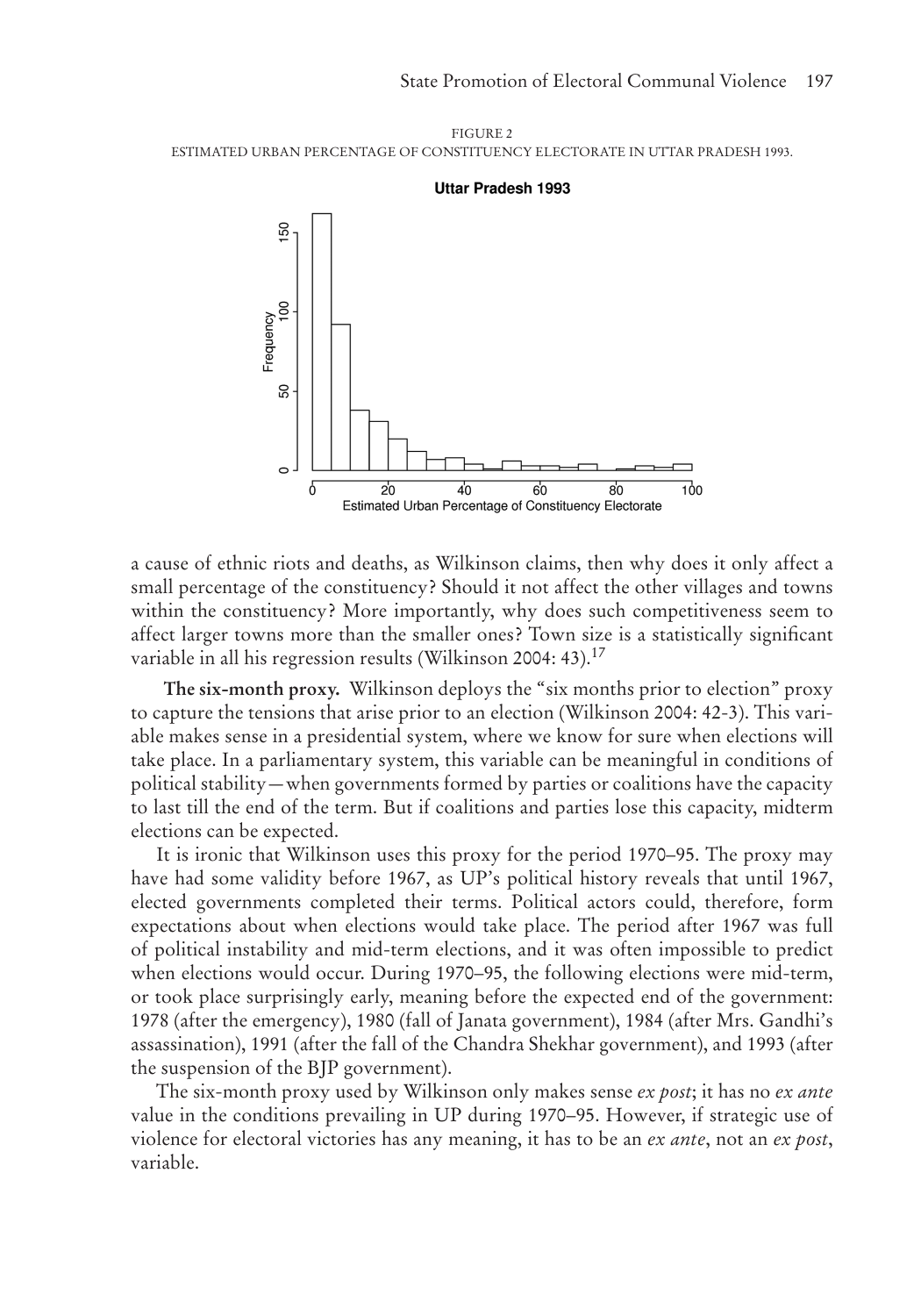#### 198 India Review

In sum, both on state and local levels, the latest version of a state-centric theory of communal violence is implausible.

# **Conclusion**

We end with two conclusions. First, it is well-known, and certainly true, that Indian states have not been unfailingly committed to their constitutional role of keeping peace. Gujarat 2002 and Delhi 1984 are the worst examples of anti-minority massacres manifestly allowed by the government. But, it does not follow that the states are *always* interested in, or capable of instigating, riots for the sake of the electoral objectives of the ruling party.

Second, given what we know, focusing on the *process* of collective violence is arguably a better way to build meaningful theories at this time. Examining exactly how the state intervenes in majority-minority relations will give us sensible building blocks for a theory than large-n attempts at identifying correlations, or testing a theory that has not been constructed with any empirical intimacy with actual riots or pogroms.

The focus on the process has two implications for theory building: social or group relations will necessarily be a part of the explanations, for outside totalitarian societies, the state cannot always repress such relations; and the state will have to be disaggregated between the national, provincial and the local. One should not assume that just because it is in the interest of the ruling party to inflame riots, it will be possible for it to do so. The local levels of the state may not have the same interests as the higher levels. And, they can find ways of countering the higher levels of the state.

#### **NOTES**

Earlier versions of our arguments here have been presented in seminars at the Center for Policy Research, New Delhi, and at Cornell, Indiana, Yale and MIT. We would like to thank Arun Agrawal, Kaushik Basu, Sumit Ganguly, John Jackson, and Yogendra Yadav for their comments and discussion.

- 1. *Prevention of Communal and Targeted Violence (Access to Justice and Reparations) Bill*, 2011, http://nac.nic. in/communal (last accessed May 21, 2012).
- 2. The power of the NAC depends on the relationship of the Congress party vis-à-vis other coalition partners as also on the equations within the party.
- 3. See, for example, Javed Anand, "Targeting the Lawbreakers," *Economic and Political Weekly,* Vol. 46, No. 34 (2011), pp. 19–21; Siddharth Varadarajan, "A Bill to Settle a Terrible Debt," *The Hindu,* June 21, 2011, http:// www.thehindu.com; and Ashutosh Varshney, "Rethink the Communal Violence Bill," *The Indian Express*, July 16, 2011, http://www.indianexpress.com.
- 4. See, for example, two books by Paul Brass: *Theft of an Idol: Text and Context in the Representation of Collective Violence* (Princeton: Princeton University Press, 1997) and *The Production of Hindu-Muslim violence in contemporary India* (Seattle: University of Washington Press, 2003).
- 5. Gary King, Robert Keohane, and Sidney Verba, *Designing Social Inquiry* (Princeton: Princeton University Press, 1994).
- 6. Ashutosh Varshney, *Ethnic Conflict and Civic Life: Hindus and Muslims in India* (New Haven: Yale University Press, 2002), p. 6.
- 7. Even then, the large-n approach has its problems. See John Gerring, *Case Study Research: Principles and Practices* (New York: Cambridge University Press, 2006).
- 8. Steven I. Wilkinson, *Votes and Violence: Ethnic Riots in India* (New York: Cambridge University Press. 2004).
- 9. We place Wilkinson's arguments in the larger body of literature on communal riots in Varshney and Gubler, "Sparks and Fires: The State and Civil Society in Communal Violence," in Atul Kohli and Prerna Singh, eds., *Routledge Handbook of Indian Politics* (London: Routledge Press, in press). Unlike in our forthcoming piece, our emphasis in this note is on the technical side of his argument.
- 10. Wilkinson, *Votes and Violence* (see note 8 above), p. 5.
- 11. Ibid., pp. 6–7.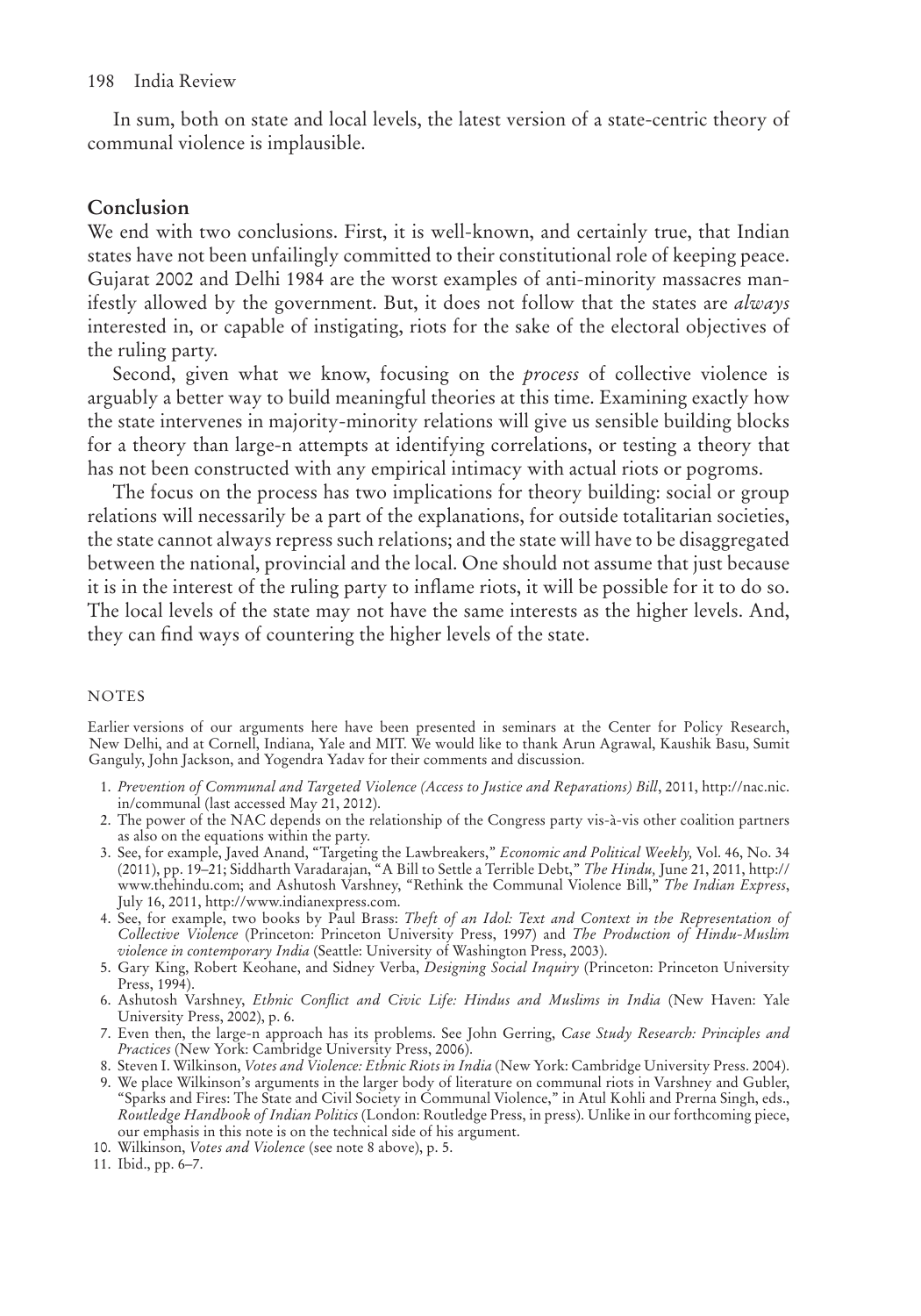- 12. *Varshney-Wilkinson Dataset on Hindu-Muslim Violence in India, 1950–1995,* Version 2 (Inter-University Consortium for Political and Social Research [ICPSR]), http://www.icpsr.umich.edu.
- 13. Wilkinson, *Votes and Violence* (see note 8 above), p. 151.
- 14. Aryanagar, Sisamau, Generalganj, Kanpur Cantonment, Govindnagar, Kalyanpur, and Sarsaul.
- 15. Mohd. Sanjeer Alam, "On Matching Census Tracts and Electoral Boundaries: The Bottom-Up Aggregation Approach," *Economic and Political Weekly,* Vol. 45, No. 34 (2010), p. 65.
- 16. Note that "urban" here includes all towns larger than 5,000 (as opposed to 20,000 individuals), which means that this 8 percent figure is actually artificially high. See R. Ramachandran, *Urbanization and Urban Systems in India* (Delhi: Oxford University Press, 1989), pp. 104–105.
- 17. It should be noted that this problem will not be resolved even if Wilkinson has successfully and accurately allocated each town to its constituency.